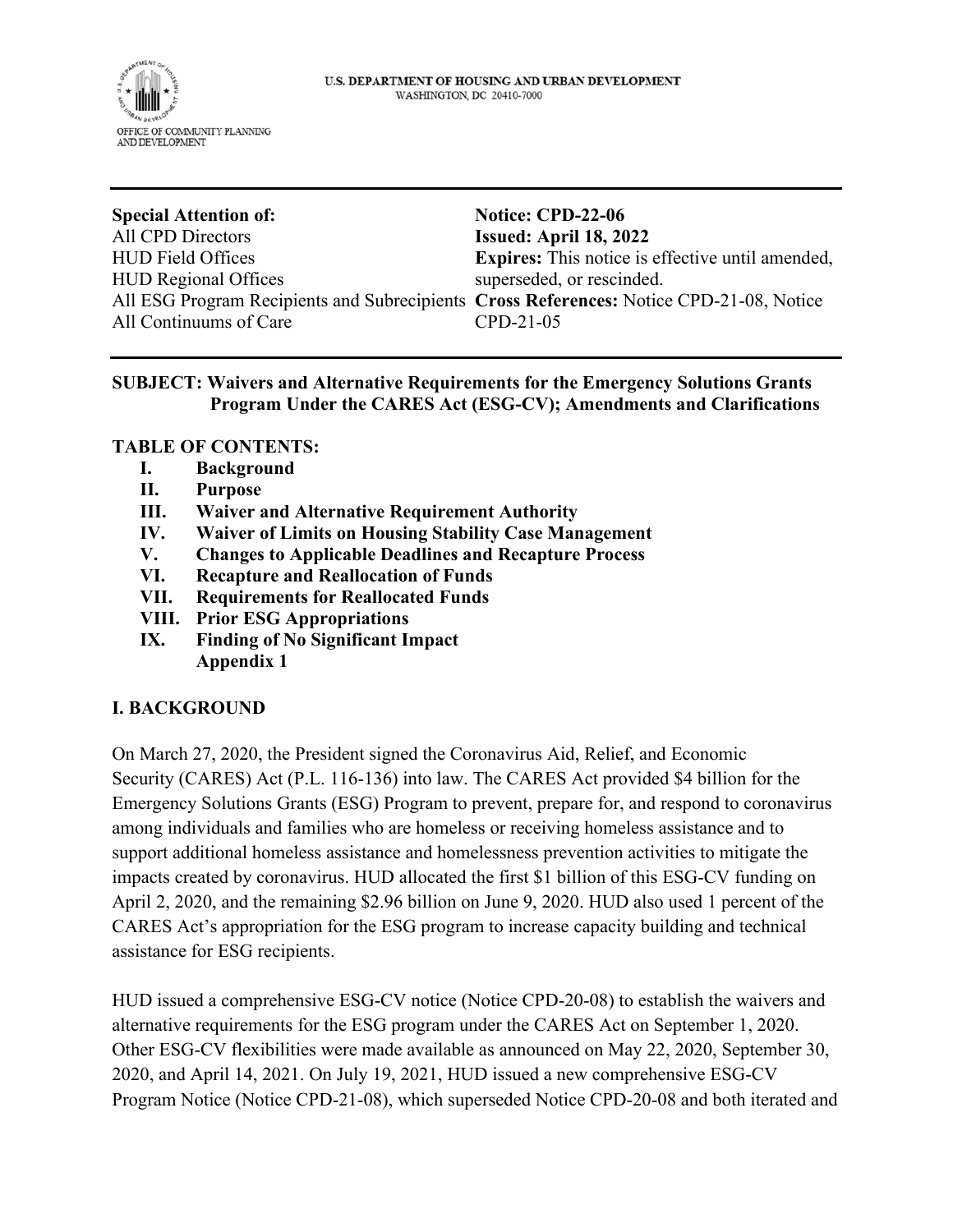expanded the flexibilities made available for ESG-CV grants. Both the 2020 ESG-CV Notice and 2021 ESG-CV Notice contained interim expenditure deadlines of September 30, 2021 (for 20 percent of grant funds) and March 31, 2022 (for 80 percent of grant funds) and a final expenditure deadline of September 30, 2022 (for 100 percent of grant funds). However, in both of these comprehensive ESG-CV Notices, HUD expressly reserved discretion to issue a separate notice providing waivers and alternative requirements to replace the process for reallocating recaptured ESG-CV funds under section 24 CFR 576.300(2). This Notice reflects HUD's further consideration of the deadlines contained in the 2020 ESG-CV Notice and 2021 ESG-CV Notice, as well as HUD's determinations as to how recaptured funding is to be reallocated and used to correspond to the ongoing and changing needs of preventing, preparing for, and responding to coronavirus among individuals and families who are homeless or receiving homeless assistance and supporting additional homeless assistance and homelessness prevention activities to mitigate the impacts created by coronavirus.

# **II. PURPOSE**

This Notice makes changes to the waivers and alternative requirements that set March 31, 2022 as the deadline for expending 80 percent of each ESG-CV grant and September 30, 2022 as the deadline for expending 100 percent of each ESG-CV grant. This Notice also includes a new waiver of housing stability case management limits as well as new waivers and alternative requirements specifying how recaptured ESG-CV funds will be reallocated and made available for immediate use in preventing, preparing for, and responding to individuals and families who are homeless or receiving homeless assistance and supporting additional homeless assistance and homelessness prevention activities to mitigate the impacts created by coronavirus.

Unless expressly stated below, this Notice does not change any other currently applicable ESG-CV requirements or waivers. However, HUD reserves the right to reassess and make further changes to any waivers or alternative requirements established under this Notice, Notice CPD-21-08, or other HUD issuances, if HUD finds there has been a relevant change in the facts or legal authority supporting those waivers or alternative requirements.

# **III. WAIVER AND ALTERNATIVE REQUIREMENT AUTHORITY**

As provided by the CARES Act, HUD may waive, or specify alternative requirements for, any provision of any statute or regulation that the Secretary administers in connection with the obligation by the Secretary or the use by the recipient of ESG-CV funds, except for requirements related to fair housing, nondiscrimination, labor standards, and the environment. For the reasons stated with each waiver or alternative requirement established in this Notice (including each change to a waiver or alternative requirement under Notice CPD-21-08), HUD has determined that good cause exists for each waiver or alternative requirement and that the waiver or alternative requirement is necessary to prevent, prepare for, and respond to coronavirus.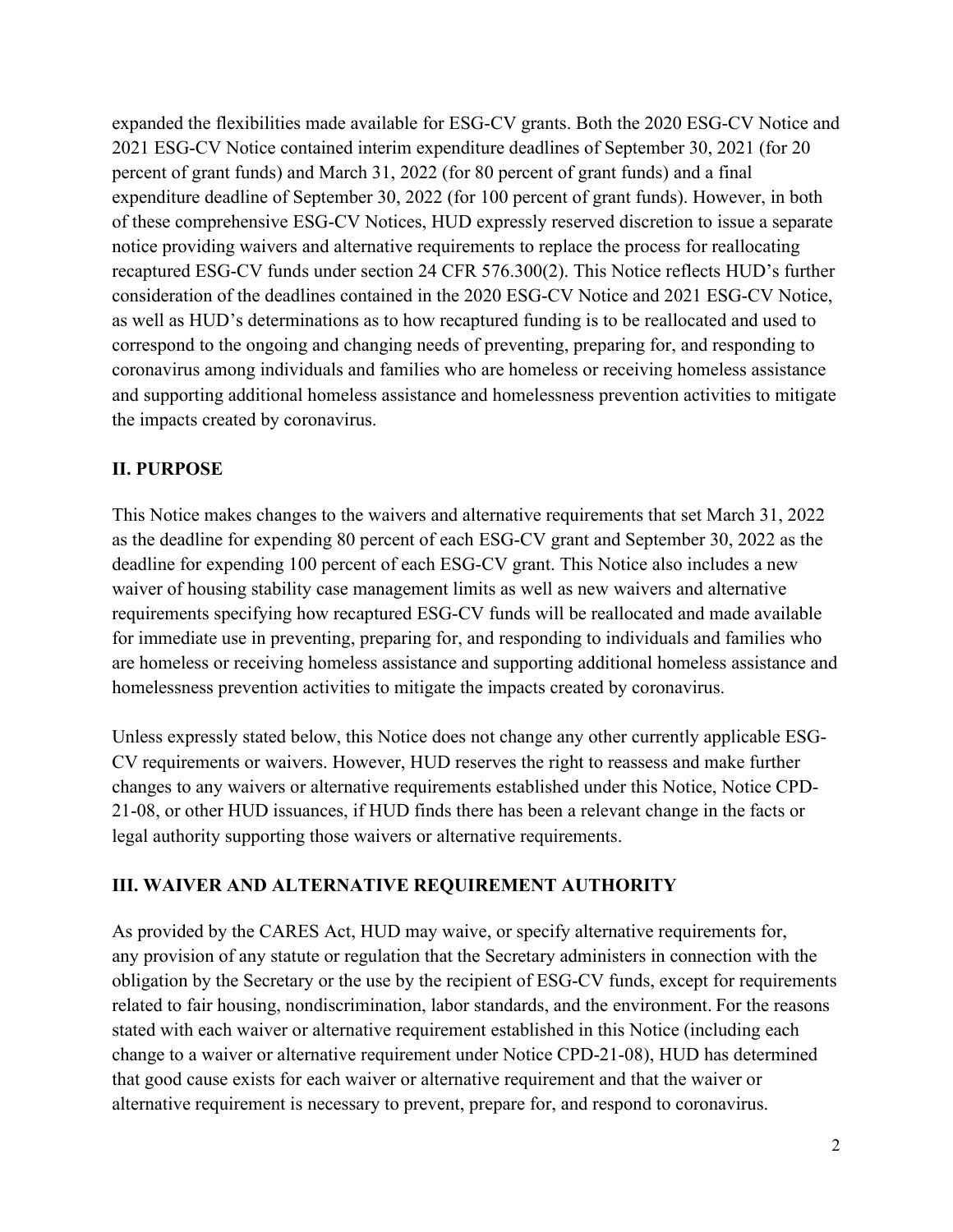## **IV. WAIVER OF LIMITS ON HOUSING STABILITY CASE MANAGEMENT**

In Section III.E.4.g(i) of Notice CPD-21-08, HUD waived the requirement at 24 CFR 576.105(c) limiting the total period of time for which any program participant may receive the services under 24 CFR 576.105(b) to 24 months during any 3-year period. HUD also waived the 30-day limit established in 24 CFR 576.105(b)(2) to the extent necessary to allow recipients or subrecipients to provide up to 60 days of housing stability case management while the program participant is seeking housing. However, HUD did not waive the requirement at 24 CFR 576.105(b)(2) limiting the total period of time for which any program participant may receive the services under paragraph (b)(2) to 24 months during the period the program participant is living in permanent housing.

In order to ensure current program participants receiving homelessness prevention and rapid rehousing assistance do not lose their housing during the coronavirus public health crisis and subsequent economic impacts caused by the crisis, HUD is also waiving the 24-month limit on housing stability case management established in 24 CFR 576.105(b)(2) for ESG-CV funds and FY2020 and earlier fiscal year ESG grant funds that are used to prevent, prepare for, and respond to coronavirus. This waiver is necessary because those residing in congregate settings, where many people reside after losing their housing, are at increased risk of COVID-19 infection, and helping program participants maintain housing will continue to decrease the risk of people experiencing and at risk of homelessness from contracting COVID-19. The Appendix details the increased risk of hospitalization and more severe COVID-19 outcomes faced by people experiencing homelessness when compared to the general population. This disproportionate impact speaks to the ongoing, critical need to provide continued rapid rehousing assistance (see the Prioritized Need for Rapid Rehousing section in the Appendix).

# **V. CHANGES TO APPLICABLE DEADLINES AND RECAPTURE PROCESS**

As stated in President Biden's February 18, 2022 [Continuation of the National Emergency](https://www.govinfo.gov/content/pkg/FR-2022-02-23/pdf/2022-03972.pdf)  [Concerning the Coronavirus Disease 2019 \(COVID–19\) Pandemic,](https://www.govinfo.gov/content/pkg/FR-2022-02-23/pdf/2022-03972.pdf) the COVID–19 pandemic continues to cause significant risk to the public health and safety of the Nation. Accordingly, the waiver and alternative requirements provided in Sections III.B.2.b, III.B.2.c(ii), and III.B.2.c(iii) of Notice CPD-21-08 are amended to extend the overall expenditure deadline for ESG-CV funds and replace the March 31, 2022 expenditure deadline as further explained below.

## **A**. **Overall Deadline for Expending ESG-CV Funds**

1. *First and Second Allocations.* Recipients must expend all amounts awarded through the first and second allocations of ESG-CV funds by September 30, 2023, except for administration and HMIS funds necessary for ESG-CV closeout, which must be expended by December 31, 2023. The new expenditure deadline of September 30, 2023 is necessary because the pandemic has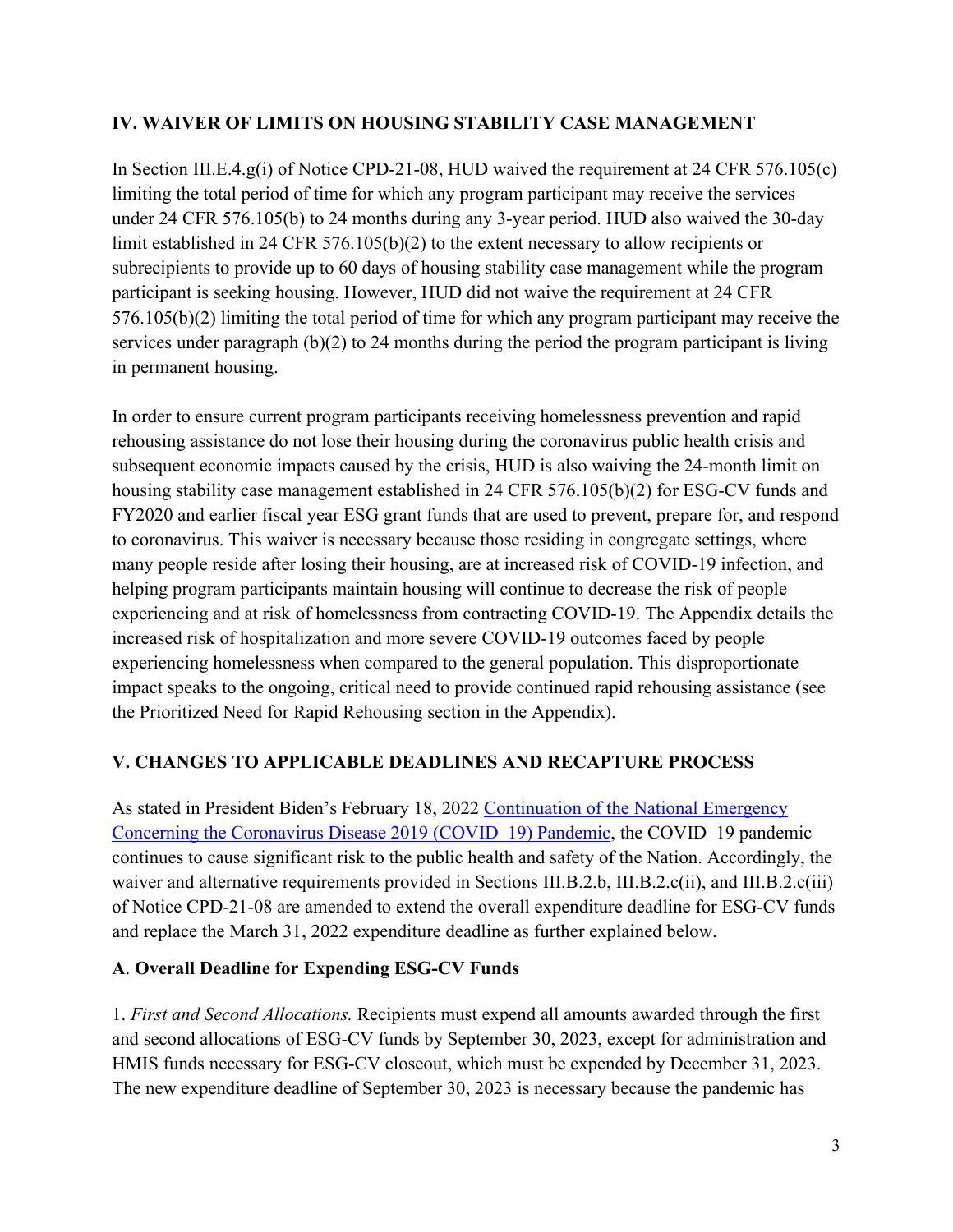lasted much longer than initially anticipated and "continues to cause significant risk to the public health and safety of the Nation." HUD has determined ESG-CV activities will still be needed to prevent, prepare for, and respond to coronavirus (as defined in Notice CPD-21-08) after the original grant end date of September 30, 2022. Many communities will need to make long term changes to their shelter programs to enable them to provide quarantine and isolation spaces when future coronavirus variants arise. Recent dramatic increases in rental housing costs will require additional rapid rehousing, and although rapid rehousing assistance is designed to be flexible and provided only as long as needed, HUD recognizes the difficulties in finding landlords willing to accept families whose assistance is set to expire before the end of the initial lease term. The additional three months for expending administration and HMIS funding (i.e., from September 30, 2023 to December 31, 2023) is necessary to give recipients sufficient time to accurately draw down and report on expenditures completed by September 30, 2023 after fully completing ESG-CV funded activities to prevent, prepare for, and respond to coronavirus.

2. *Reallocated Funds.* Recipients must expend the funds reallocated via the reallocation process outlined under this Notice by June 30, 2024. HUD is providing additional time to expend reallocated funds to ensure that recipients have sufficient time to re-evaluate the needs within the community to identify the most effective uses of ESG-CV reallocated funds to prevent, prepare for, and respond to coronavirus. One factor of the reallocation formula described in Appendix 1 is intended to keep ESG-CV funds available within the same geographic area as those recipients from which funds were recaptured. Recipients receiving reallocated funds will need additional time to determine the strategic use of funding that will have the most impact on COVID-19 response for its geographic area. Rather than incentivizing recipients to simply increase funding for existing activities and subrecipients, or prioritizing activities for which funds can be quickly spent, HUD expects recipients to take the time necessary to ensure funds are used for activities that will be most effective in preventing, preparing for, and responding to coronavirus as well as mitigating the economic impacts of COVID-19 for people experiencing homelessness and at risk of homelessness.

**B. Progressive Spending Deadline and Recapture Provisions***.* HUD may recapture up to the difference between 50 percent of the total amount the recipient received in HUD's first and second allocations of ESG-CV funds, adjusted by any recaptured amounts, if applicable, and the amount of ESG-CV funds a recipient has drawn from IDIS by June 16, 2022 if HUD determines that by June 16, 2022 the recipient has not drawn down from IDIS at least 50 percent of the total amount the recipient received in HUD's first and second allocations of ESG-CV funds, adjusted by any recaptured amounts, if applicable.

HUD will determine compliance with this requirement based on IDIS draw data as of June 16, 2022. All draws must comply with the applicable federal payment requirements under 2 CFR 200.305. By replacing the March 31, 2022 deadline for expending 80 percent of ESG-CV grant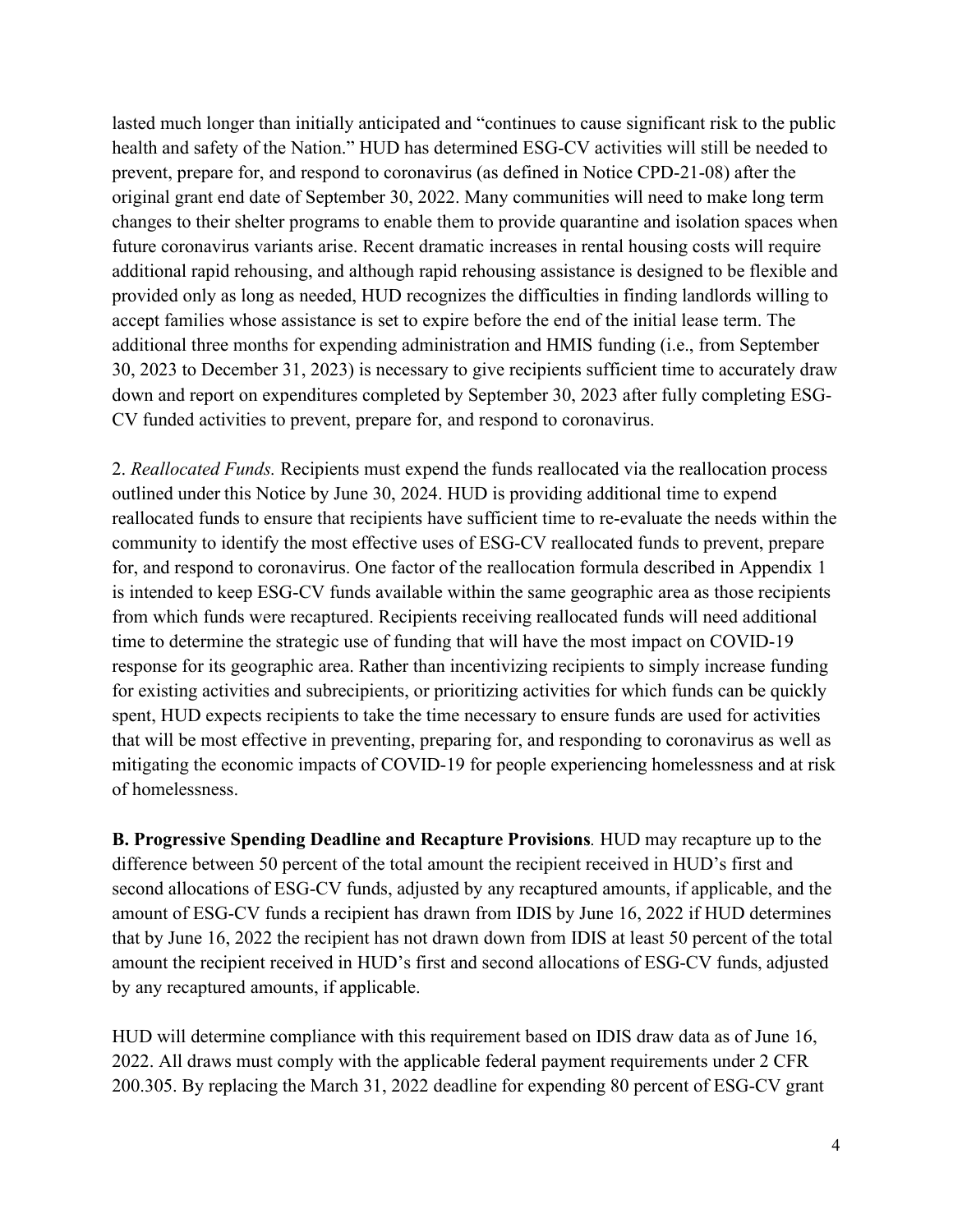funds with this new June 16, 2022 deadline for drawing down 50 percent of the total amount provided in the first and second allocations of ESG-CV funds, HUD is attempting to balance the need to quickly apply the available ESG-CV funding to meet the urgent needs for ESG-CV activities that prevent, prepare for, and respond to coronavirus in the near term with the need to stretch the funds to account for the persistence of the pandemic and its long-term effects on individuals and families who are homeless, receiving homeless assistance, or at risk of homelessness. HUD also determined that June 16, 2022 is the latest date for which it is feasible for HUD to provide recipients with due process before recapturing funds, while still meeting the CARES Act's deadline for HUD to obligate ESG-CV funds as needed to respond to recipients' demonstration of their relative need and use of ESG-CV funding to prevent, prepare for, and respond to coronavirus.

# **VI. RECAPTURE AND REALLOCATION OF FUNDS**

#### **A. Recapture**

1. HUD will recapture funds from some recipients that did not meet the September 30, 2021 expenditure deadline established in Section III.B.2.c(i) of Notice CPD-21-08 and may recapture funds consistent with the June 16, 2022 drawdown deadline established in this Notice. Recaptured amounts will be reallocated directly to States and units of general local government according to the formula described in Appendix I of this Notice.

2. Recipients from which HUD has recaptured funds must account for the decrease in their total grant amount by amending the same plan that was used for their initial ESG-CV allocation, as required under 24 CFR 91.505 and 576.200(b), (and any IDIS information that must be updated to account for the grant decrease) to describe how the recipient plans to use the balance of their funds. The recipient is not required to comply with any consultation or citizen participation requirements (as provided by the CARES Act and Notice CPD-21-08), provided that the recipient publishes how it has used and will use its ESG-CV funds, at a minimum, on the Internet at the appropriate government website or through other electronic media.

## **B. Reallocation**

1. *Timing and Formula.* ESG requirements at 24 CFR 576.300(2) specify that recaptured funds will be awarded by formula. In October and April each year, HUD will determine if the amount of recaptured funds is at least 30 percent of the most recent fiscal year appropriation. If so, HUD will amend all existing grants and reallocate the funds. If the amount is less than 30 percent of the most recent fiscal year appropriation, the funds will be reallocated in conjunction with the next fiscal year's allocation of funding.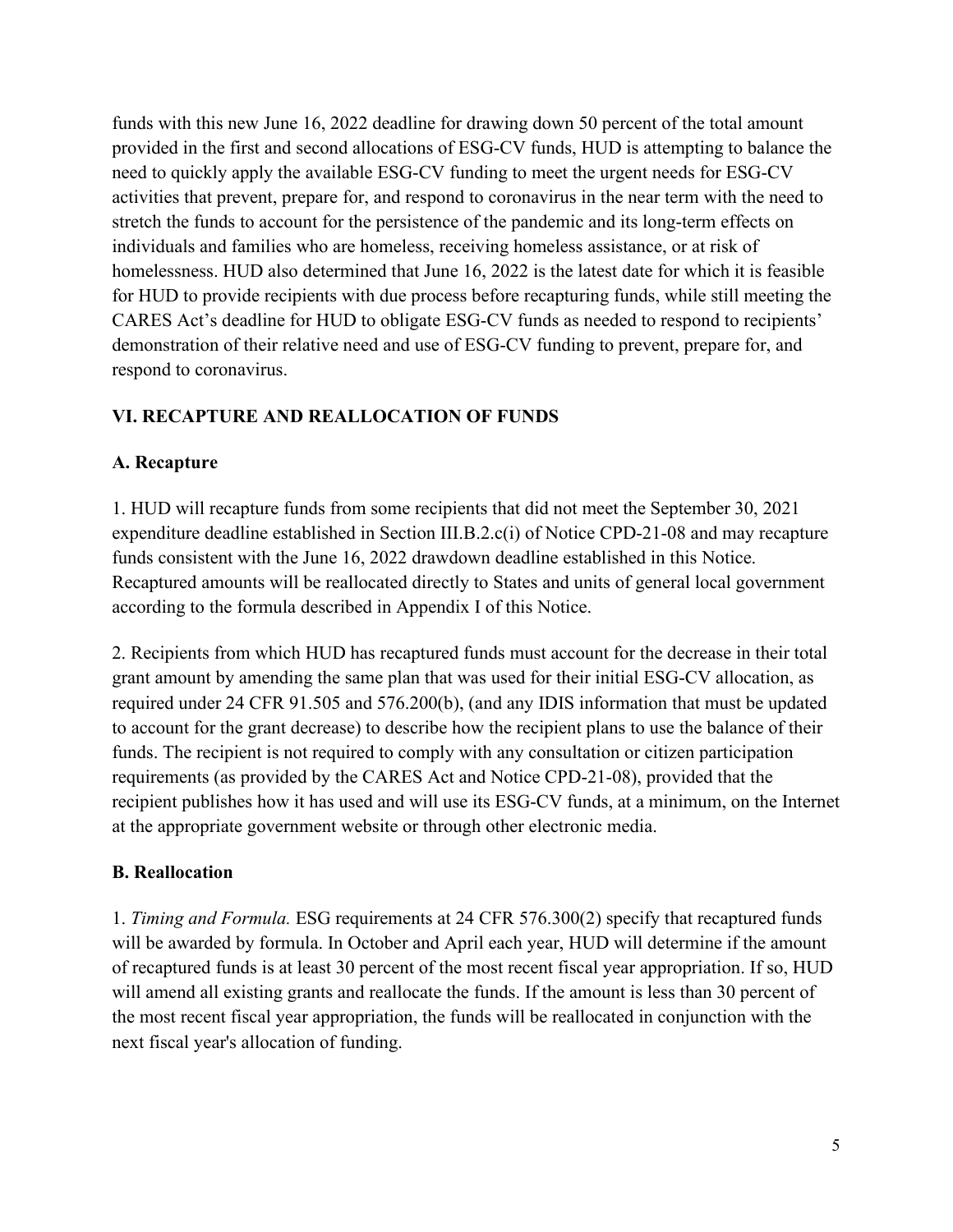HUD is waiving 24 CFR 576.300(2) to the extent necessary for HUD to establish the alternative requirements that recaptured funds will be reallocated by the formula described in Appendix 1 within a timeframe that is as soon as administratively feasible, irrespective of whether the amount of recaptured funds is at least 30 percent of the most recent fiscal year appropriation. This alternative requirement is needed to ensure that recaptured funds are made available as quickly as possible to prevent, prepare for, and respond to coronavirus. The alternative formula, described in Appendix 1, is necessary to ensure funds are reallocated for the benefit of unsheltered homeless, sheltered homeless and those at risk of homelessness, to geographical areas with the greatest need based on factors including the extent to which recipients have already expended first and second allocations and the need for funding to rehouse people experiencing literal homelessness to reduce the risk of negative health outcomes from coronavirus.

2. *Reallocation Process*. HUD will use the following process for reallocating funds recaptured as a result of recipients' failure to meet the September 2021 deadline and, if applicable, the new June 2022 deadline: After determining the total amount available for reallocation HUD will apply the formula described in Appendix I and notify all eligible recipients of their reallocation amounts. This notification will be made by email to the authorized official of each eligible recipient as well as by posting the preliminary reallocation amounts on HUD's website at HUD.gov. Within seven days of the date HUD posts the reallocation amounts on HUD's website, the recipient's authorized official must confirm in writing to their CARES Act Desk Officer, local HUD field office, and  $ESG-CV@hud.gov$  whether they are willing or unwilling to receive and use the additional funding. HUD will then apply the formula again to determine the final amounts to be reallocated to the eligible recipients that have confirmed they are willing to receive and use the reallocated amounts. Finally, HUD will obligate the reallocated funds by amending those recipients' ESG-CV grant agreements as explained in section VII.A of this Notice. Prior to drawing down reallocated funds, recipients must amend their Consolidated Plans and update the ESG-CV activity and budget information in IDIS as described in Section VII of this Notice.

#### **VII. REQUIREMENTS FOR REALLOCATED FUNDS**

**A. Grant Agreement Amendment.** The ESG-CV grant agreement provides that without the recipient's execution of an amendment or other consent, HUD may amend the agreement to provide additional funds to the recipient under the CARES Act in accordance with applicable law. To assure reallocated funds are made available quickly to meet the urgent need to prevent, prepare for, and respond to coronavirus, HUD plans to use this discretion under the ESG-CV grant agreement and HUD's alternative requirement authority under the CARES Act. Accordingly, after providing time for recipients to decline reallocated funds as described in Section VI.B.2 of this Notice, and applying the reallocation formula described in Appendix 1, HUD will unilaterally amend each ESG-CV grant agreement to which HUD is adding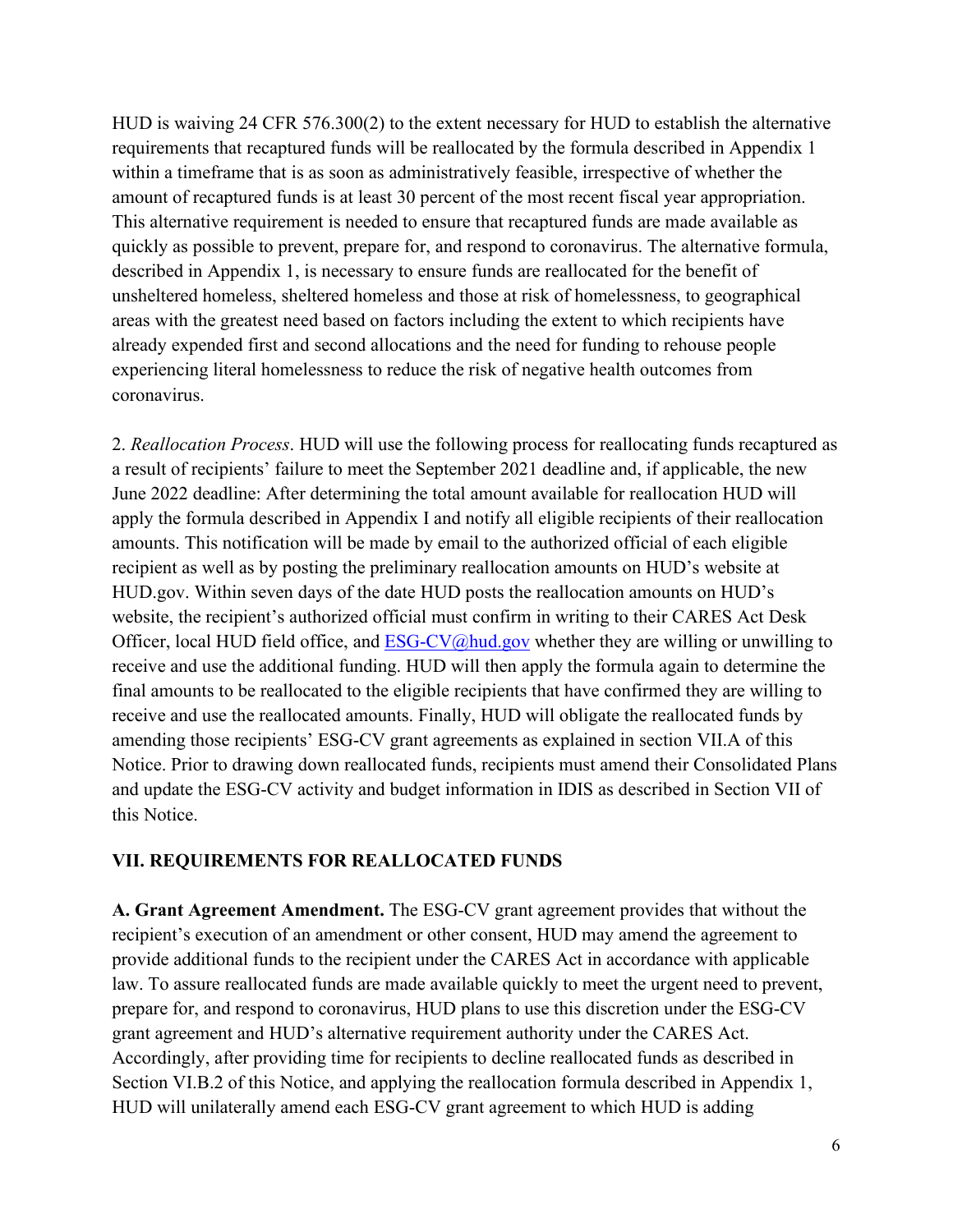reallocated amounts, subject to the condition that, before drawing down any reallocated amounts, the recipient must amend its Consolidated Plan/Annual Action Plan and update its ESG-CV activity and budget information in IDIS to account for the additional ESG-CV funding as described in Sections VII.B and C below.

**B. Consolidated Plan.** Before drawing down reallocated ESG-CV funds, each eligible recipient must amend its Consolidated Plan (i.e., the same plan that was used for its initial ESG-CV allocation) as provided by 24 CFR 91.505 and 576.200(b) to include additional reallocated ESG-CV amounts, except that the recipient is not required to comply with any consultation or citizen participation requirements (as provided by the CARES Act and Notice CPD-21-08), provided that the recipient publish how it has used and will use its ESG-CV funds (including the funds added through reallocation), at a minimum, on the Internet at the appropriate government website or through other electronic media.

The amendment and public notice must describe the activities the recipient will fund with its additional ESG-CV funds and indicate whether, as of the date the notice is published, the activity has already occurred and the recipient is reimbursing itself, or the activity has yet to occur. In its notification and communication methods, recipients and subrecipients must also ensure effective communication with individuals with disabilities and take reasonable steps to ensure meaningful access to persons with limited English proficiency (LEP). See also 24 CFR 576.407(a) and (b).

The amendment to include reallocated amounts will be subject to the submission requirements in 24 CFR 91.505(c) and will also be subject to monitoring and audits to assure compliance with applicable requirements. However, recipients will not need to submit new ESG-CV certifications, and the review and approval requirements under 24 CFR 91.500 will not apply to recipients' amendments that are made to account for reallocation amounts added under the terms of the recipients' existing ESG-CV grant agreements.

**C. Integrated Disbursement and Information System (IDIS) Updates***.* Before drawing down reallocated amounts, recipients must also update applicable IDIS activity descriptions as necessary, and amounts budgeted to ESG-CV activities in IDIS to reflect the planned and actual use of reallocated funds.

**D. Eligible Uses of Reallocated Amounts**. Except as expressly stated in this Notice or Notice CPD-21-08, reallocated amounts that are added to a recipient's ESG-CV grant agreement are subject to the same requirements and waivers that apply to other funds under the recipient's ESG-CV grant agreement, including the conditions for using ESG-CV funds for pre-award costs as provided in section III.E.2 of Notice CPD-21-08.

## **E. Obligation Deadlines for Reallocated ESG-CV Funds**

Section III.B.1 of Notice CPD-21-08 established the obligation deadlines for each recipient's first and second allocation of ESG-CV funds. Those obligation deadlines have already passed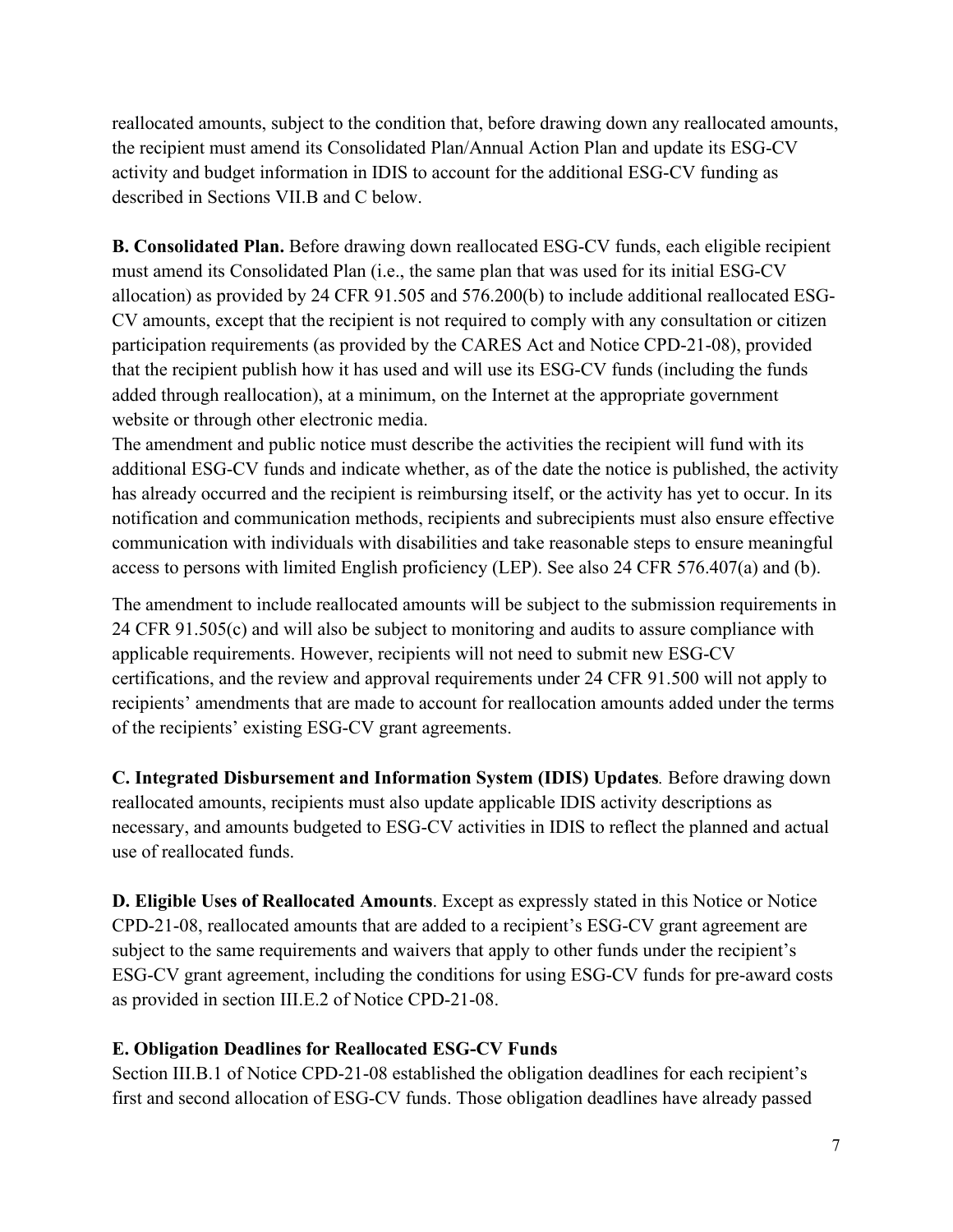and are not changed by this Notice. Further, HUD is not waiving the applicable periods for obligating funds under 24 CFR 576.203(a)(2) that are *reallocated* to metropolitan cities, urban counties, or territories. However, with respect to *reallocated* ESG-CV funds that States receive as described in this Notice, HUD is waiving the applicable periods for obligating funds under 24 CFR 576.203(a)(1) that are reallocated to States and establishing the following alternative requirements.

Recipients that are States have:

1. 180 days from the date HUD signs the grant agreement amendment for reallocated funds to obligate those reallocated funds for activities it will carry out directly, as permitted in Section III.A.1.a of Notice CPD-21-08. This obligation may be evidenced by a written designation of a department within the government to carry out an eligible activity directly; and

2. 180 days from the date HUD signs the grant agreement amendment for reallocated funds to obligate those reallocated ESG-CV funds to subrecipients.

Except as expressly provided in E.1 and E.2 above, the requirements for meeting these obligation deadlines are as provided in 24 CFR 576.203(a)(1).

HUD has determined that extending the periods for obligating reallocated ESG-CV funds as provided above is necessary because the requirement to obligate the entire grant, except for administrative costs, within 60 days does not provide States with sufficient time to re-evaluate statewide needs and to identify the most effective uses of reallocated ESG-CV funds to prevent, prepare for, and respond to coronavirus. Because the reallocation formula described in Appendix 1 is intended to keep ESG-CV funds available within the same geographic area as those recipients from which funds were recaptured, States need additional time to plan for the strategic use of funding that will have the most impact on COVID-19 response for its geographic area, including jurisdictions from which funding has been recaptured. Rather than incentivizing recipients to simply increase funding for existing activities and subrecipients, or prioritizing activities for which funds can be quickly spent, HUD expects recipients to take the time necessary to ensure funds are used for activities that will be most effective in preventing, preparing for, and responding to coronavirus as well as mitigating the economic impacts of coronavirus for people experiencing homelessness and at risk of homelessness.

## **VIII. PRIOR ESG APPROPRIATIONS**

As authorized by the CARES Act, HUD is extending the waiver of limits to housing stability case management provided under Section IV of this Notice to apply to FY2020 and earlier fiscal year ESG grant funds a recipient uses to prevent, prepare for, and respond to coronavirus until September 30, 2022, provided that: (1) the recipient has already met the conditions in Section IV of Notice CPD-21-08 as of the date of this Notice for using those funds in accordance with ESG-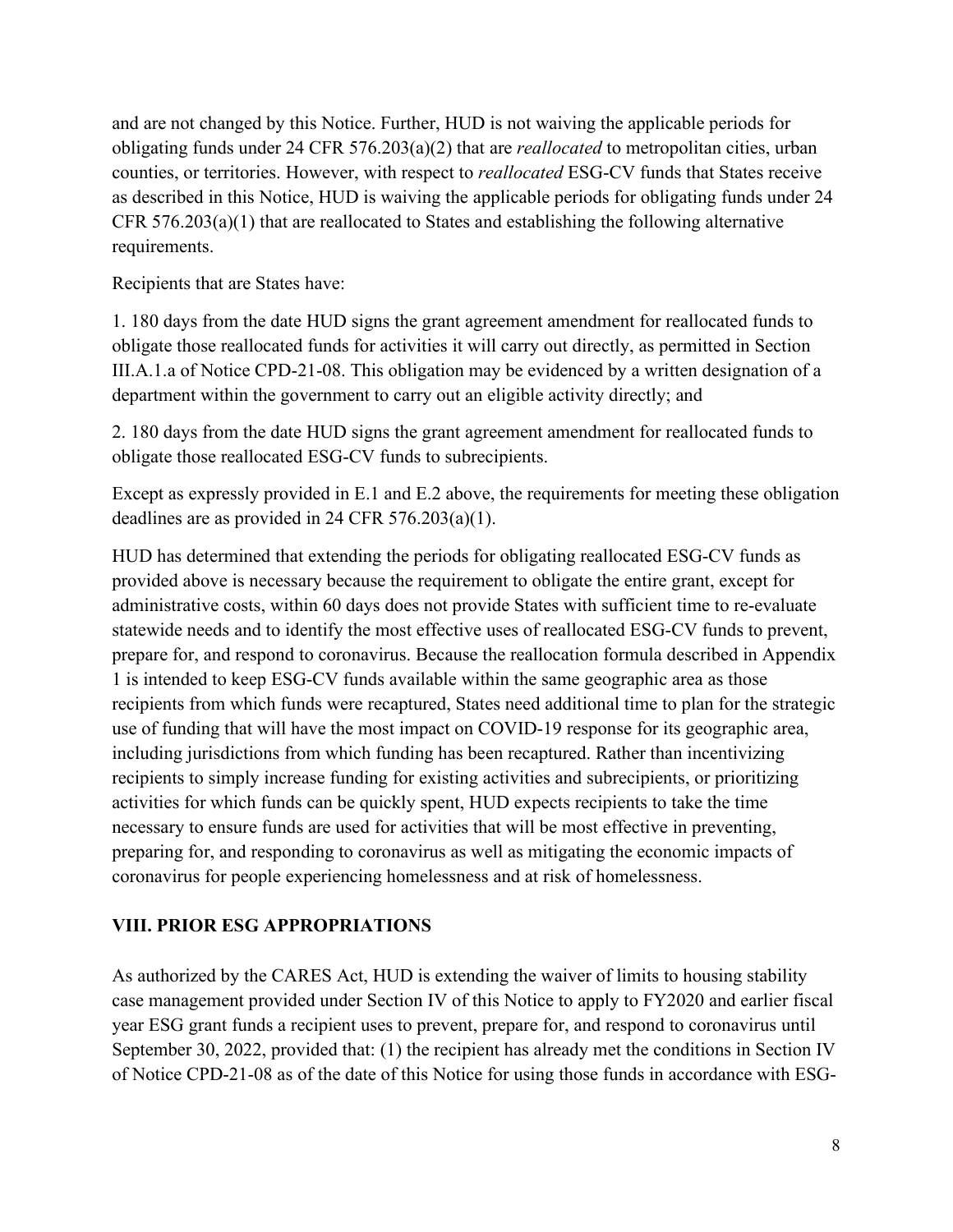CV flexibilities; or (2) the recipient meets the conditions in Section IV of Notice CPD-21-08 after the date of this Notice for using those funds in accordance with ESG-CV flexibilities.

In all other respects, the waivers and alternative requirements described in this Notice do not apply to annual ESG grants, and this Notice does not alter the applicability of ESG-CV waivers and alternative requirements for prior ESG appropriations as stated in Section IV of CPD Notice 21-08.

Importantly, no ESG-CV flexibilities, whether provided by Section IV of this Notice or by Notice CPD-21-08, will apply beyond September 30, 2022 for purposes of any annual ESG grant funds. This Notice does not extend the expenditure period for any annual ESG grants, and HUD expects annual ESG grants for FY2020 and earlier fiscal years to be expended within the periods of performance provided by their respective grant agreements.

# **IX. FINDING OF NO SIGNIFICANT IMPACT**

A Finding of No Significant Impact (FONSI) with respect to the environment has been made in accordance with HUD regulations at 24 CFR part 50, which implement section 102(2)(C) of the National Environmental Policy Act of 1969 (42 U.S.C. 4332(2)(C)). The FONSI is available for inspection at HUD's Funding Opportunities web page at: https://www.hud.gov/coronavirus/grantees.

JAMES **JEMISON**  Digitally signed by JAMES **JEMISON** Date: 2022.04.18 10:05:50 -04'00'

James A. Jemison II

Principal Deputy Assistant Secretary for Community Planning and Development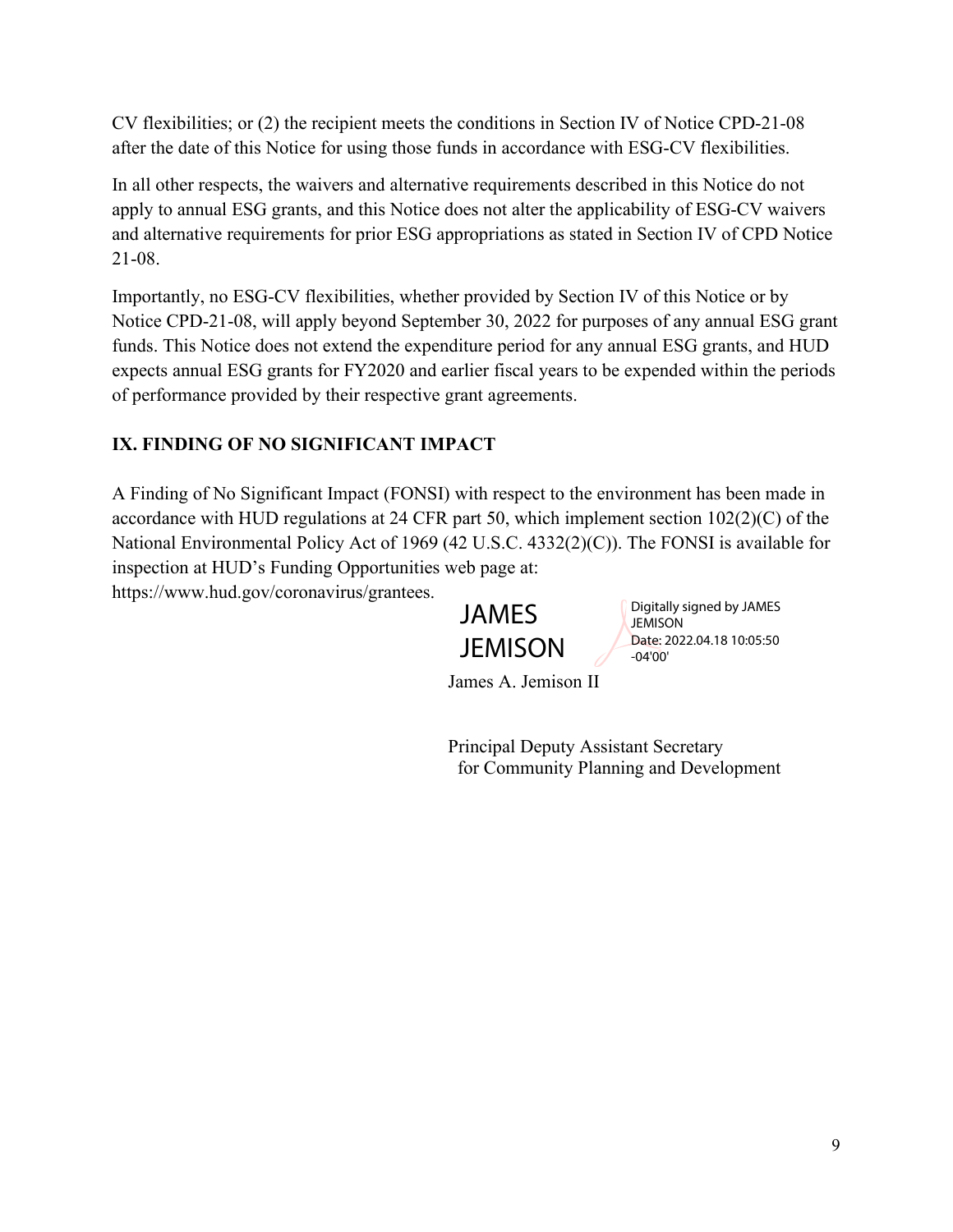#### APPENDIX 1

#### **Formula for Reallocating Recaptured ESG-CV Funds**

This Appendix provides an explanation for the formula HUD will use for the reallocation of ESG-CV funds, including HUD's reallocation of ESG-CV funding recaptured from recipients that did not meet the requirement to expend 20 percent of their total ESG-CV grant amount by September 30, 2021, as well as any further ESG-CV funds that are recaptured from recipients that do not meet the June 16, 2022 deadline for drawing down 50 percent of the total amount HUD provided to those recipients in the first and second allocations of ESG-CV funding, adjusted by any recaptured amounts, if applicable.

ESG-CV funds are provided to prevent, prepare for, and respond to coronavirus among individuals and families who are homeless or receiving homeless assistance and to support additional homeless assistance and homelessness prevention activities to mitigate the impacts created by coronavirus. It is important that resources be targeted to communities that need and can fully expend additional funding to support these efforts within the grant period.

This formula is necessary to ensure funds are reallocated for the benefit of people experiencing unsheltered homelessness, sheltered homelessness and those at risk of homelessness, to geographical areas with the greatest need based on factors including the extent to which recipients have already expended first and second allocations and the need for funding to rehouse people experiencing literal homelessness to reduce the risk of negative health outcomes from coronavirus. Therefore, HUD is reallocating recaptured funds using a formula that is targeted to the geographies of those recipients from which funds have been recaptured as well as to recipients based on overall draws and the amount of rapid rehousing funds drawn.

## *Recipients Eligible to Receive Reallocated Funds; Minimum and Maximum Reallocation Amounts*

To be eligible to receive reallocated funds from the September 30, 2021 or June 16, 2022 recapture processes, recipients must have met both progressive deadline requirements. These eligibility criteria ensure that the recipients of reallocated funds have demonstrated continued and consistent spending and capacity for coronavirus response efforts. The recipient's final projected reallocation amount must meet the minimum reallocation amount described below.

HUD is establishing the following minimum reallocation threshold and maximum reallocation amount for each reallocation of ESG-CV funds to ensure they are large enough to justify the administrative cost to administer these funds, while minimizing the risk of recipients not being able to expend all available funds by the expenditure deadline: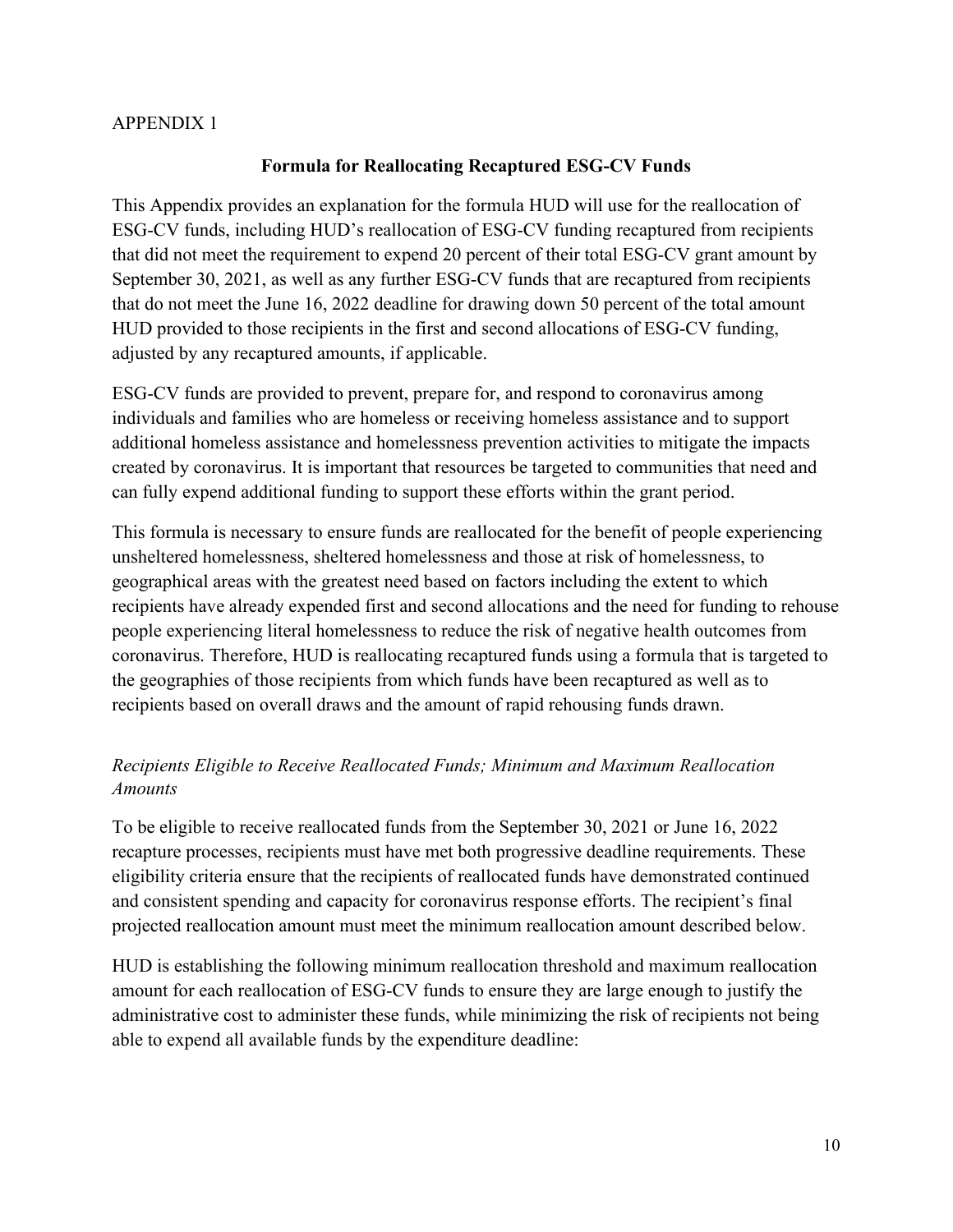Minimum reallocation amount: The minimum HUD will make available to a recipient through reallocation is \$100,000. HUD will not issue any reallocated amounts to recipients that would have received less than \$100,000 as calculated by the reallocation formula.

Maximum reallocation amount: The total HUD will make available to a recipient through reallocation will not exceed 50 percent of the total ESG-CV funds that HUD provided that recipient through the first and second allocations of ESG-CV funds.

In cases where a recipient notifies HUD, consistent with Section VI.B.2 of this Notice, that it is unwilling to accept and use reallocated funds, HUD will re-execute the formula from Step 1 after removing that recipient from the base of recipients eligible for reallocation.

# *Reallocation Calculation*

The Department has developed a reallocation formula that follows a two-step process. The initial step in the formula calculation prioritizes the reallocation of funding within the same State, or within the same county, if possible, to counterbalance the decrease in available ESG-CV assistance within a State due to the recapture of ESG-CV funds from another recipient within that State. A national formula will be applied to all remaining funds as part of the second step of the reallocation process, which applies weight based on overall draw amounts as well as funds drawn for rapid rehousing activities.

**Step 1** - The reallocation of recaptured funds will proceed as follows during this Step 1, subject to eligibility of the identified recipient(s) for reallocation and the maximum reallocation amount:

- Funds recaptured from a metropolitan city will be allocated to an urban county within the same county in which the city is located, or else to the State in which the city is located.
- Funds recaptured from a State will be allocated to urban counties and metropolitan cities within that State.
- Funds recaptured from an urban county will be allocated to metropolitan cities within the same county in which the urban county is located, or else to the State in which the urban county is located.
- If multiple entities within the same county or the same State, as applicable, are eligible to receive reallocated funds, the amount will be allocated in direct proportion to their relative share of the amounts allocated in the first and second formula allocation of ESG-CV funds.
- If none of the entities within the same county or the same State, as applicable, are eligible to receive reallocated funds, the amount will be allocated as provided in Step 2.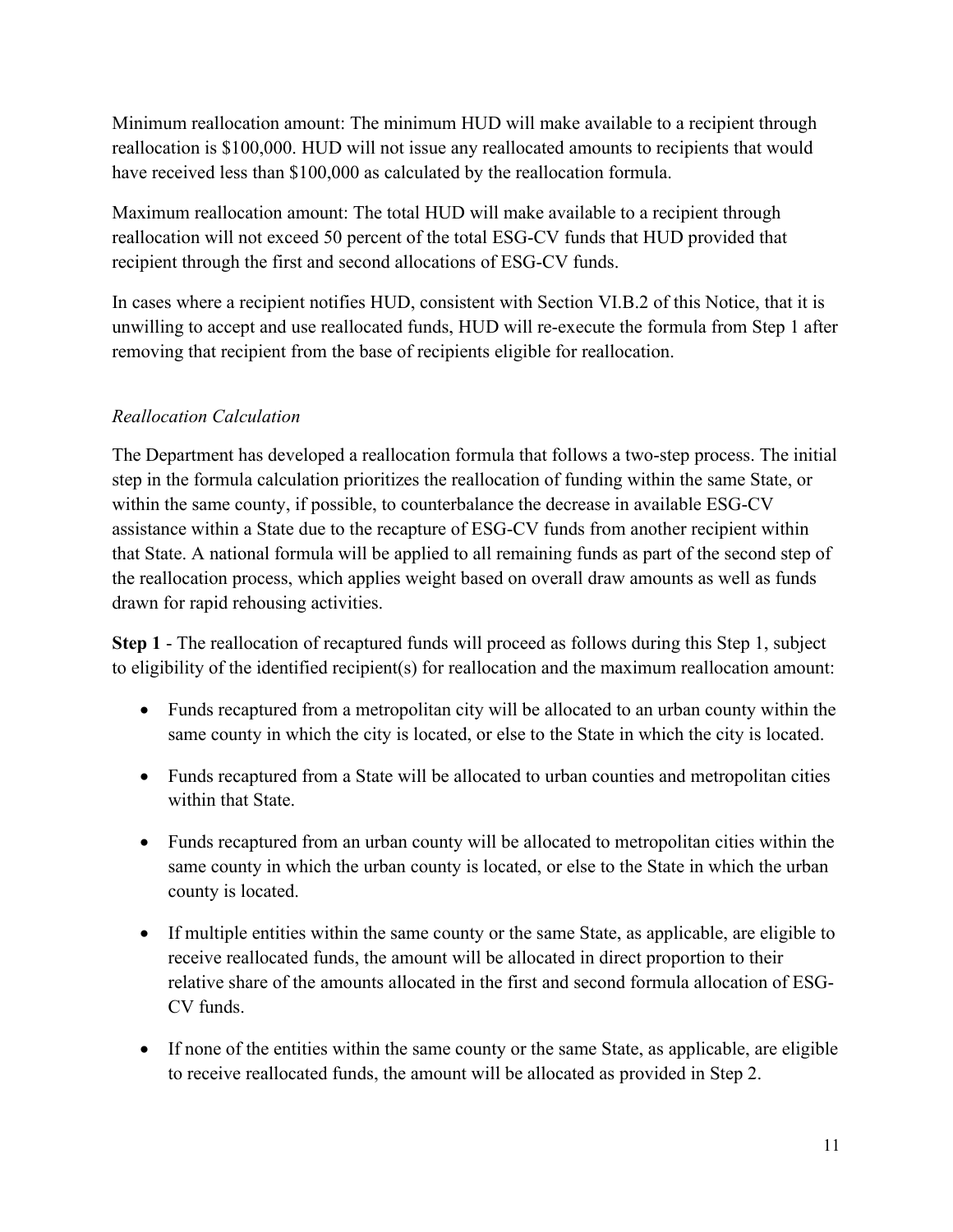The minimum reallocation amount is not applied during this Step 1, but any amount determined to exceed a recipient's maximum reallocation amount during this Step 1 would be reallocated as provided by Step 2.

**Step 2** - The second step in the formula calculation reallocates remaining recaptured funding that could not be rolled up or down to eligible in-State recipients in Step 1 in accordance with the maximum reallocation amount described above. Half of this remaining funding will be allocated in direct proportion to each eligible recipient's share of aggregate ESG-CV funds drawn for rapid rehousing among all eligible recipients as of June 16, 2022. The other half of the remaining funding will be allocated in direct proportion to each eligible recipient's share of aggregate ESG-CV funds drawn (whether or not for rapid rehousing) among all eligible recipients as of June 16, 2022.

If the amount determined for a recipient under this Step 2, plus any amount determined for that recipient in Step 1, exceeds the maximum reallocation amount for that recipient, the excess amount will be redistributed by repeating the process described above for this Step 2 for eligible recipients that have not yet reached their respective maximum reallocation amounts.

Total reallocation amounts for recipients (Step  $1 +$  Step 2) will be subject to a pro rata reduction so that the aggregate reallocation equals the total amounts recaptured from the September 2021 and June 2022 recapture processes. The minimum reallocation amount for a recipient is \$100,000. The estimated funding to recipients that do not meet the minimum thresholds will be distributed to all remaining eligible recipients (excluding those already receiving their maximum reallocation amounts) by re-executing the formula in this Step 2.

# *Prioritized Need for Rapid Rehousing*

HUD's reasoning for channeling more funding to recipients with higher rapid rehousing expenditures is as follows: Despite the availability of COVID-19 vaccinations and the reopening of schools and local businesses, many ESG recipients are continuing to face challenges in ensuring appropriate shelter and housing options are available for program participants experiencing and at risk of homelessness. COVID-19 has been shown to rapidly spread in shelter [s](#page-11-0)ettings<sup>1</sup>. Recent studies also show that people experiencing homelessness with confirmed COVID-19 were more likely to be hospitalized and have more severe COVID-19 outcomes than those with COVID-19 in the general population<sup>2</sup>[.](#page-11-1) At the same time, a Centers for Disease Control and Prevention (CDC) stud[y](#page-11-2)<sup>3</sup> released in December 2021 found that people experiencing homelessness had significantly lower vaccination coverage compared to residents living in the same geographic areas.

<span id="page-11-0"></span><sup>1</sup> (Bagget et al., 2020; Imbert et al., 2020)

<span id="page-11-1"></span><sup>2</sup> (Cha et al., 2021; Han et al., 2021; Hsu et al., 2020; Leifheit et al., 2021)

<span id="page-11-2"></span><sup>&</sup>lt;sup>3</sup> Montgomery MP, Meehan AA, Cooper A, et al. Notes from the Field: COVID-19 Vaccination Coverage Among Persons Experiencing Homelessness — Six U.S. Jurisdictions, December 2020–August 2021. MMWR Morb Mortal Wkly Rep 2021;70:1676–1678. DOI:<http://dx.doi.org/10.15585/mmwr.mm7048a4>